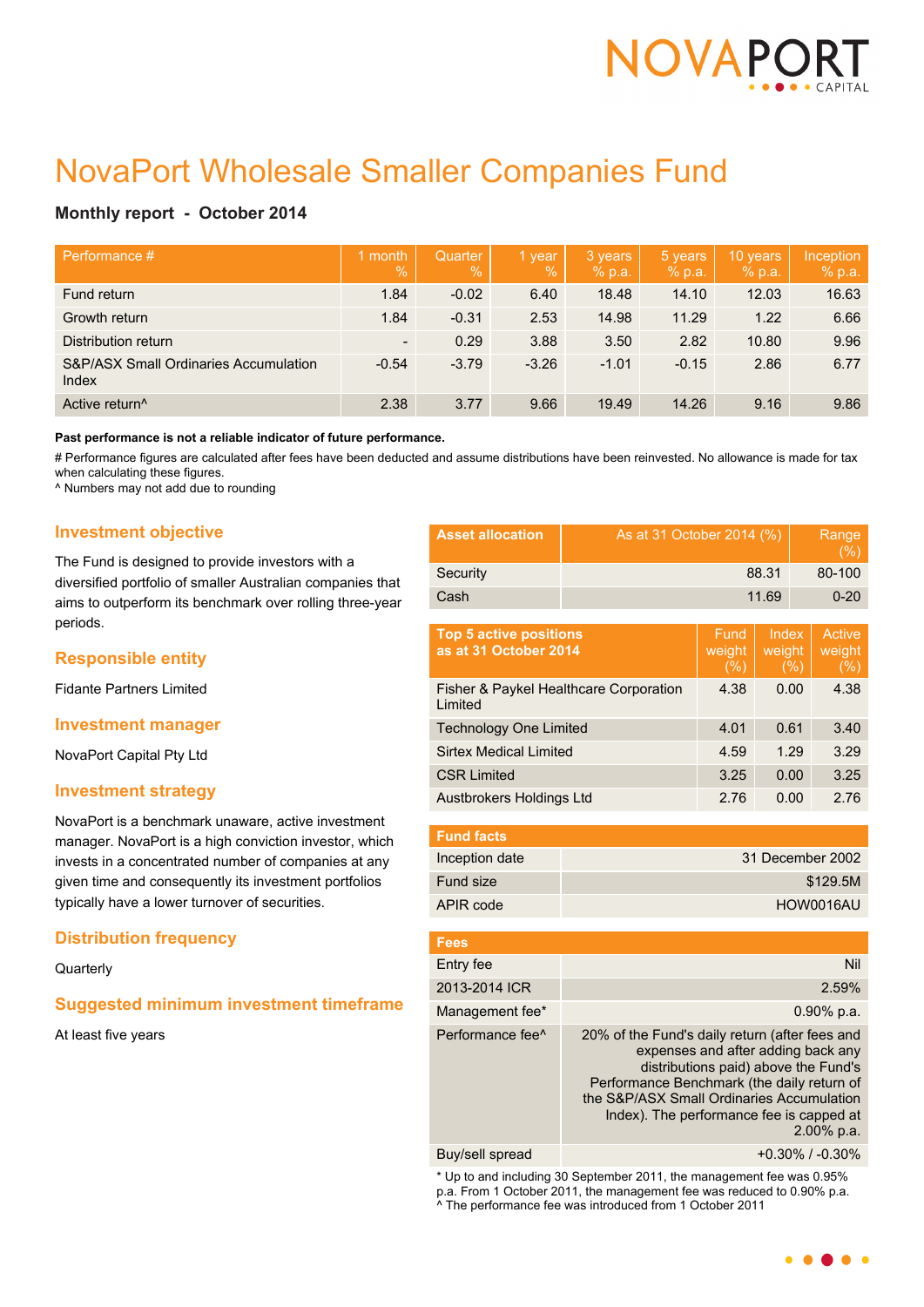## **Sector exposure as at 31 October 2014**



## **Market overview**

The S&P/ASX Small Ordinaries Accumulation Index declined 0.54% over October, following a particularly weak September. Despite better performance from Telecommunications, Property Trusts, Financial and Consumer Discretionary stocks, Materials and Energy stocks once again dragged the Index lower. Small Caps substantially (-5.2%) underperformed the larger S&P/ASX 100 benchmark, which was boosted by a strong performance from the banks sector.

Despite a weaker Australian Dollar, the Resources sectors continue to struggle against weak commodity prices. With an increasing consensus that Chinese economic growth will persist at a more moderate pace and continued angst over the European growth outlook, investors seem to struggle to get excited about the outlook for commodities. Continuing signs of (gradually) improving economic performance in the USA provides some upside, however also means that commodity prices have had to deal with a stronger USD. The poor sentiment was also reflected in generally weaker performances from Resource Services companies.

A number of companies held their Annual Shareholder Meetings during October, at which many provide an insight into the early FY15 trading conditions. So far we have seen relatively few surprises with most providing little change from their cautious rhetoric at their FY14 full year results statements. Housing construction continues to be an area of strength and some companies also highlighted the potential for future growth driven by government backed infrastructure capex. Overall market expectations appear to be aligned with the corporates' outlook statements.

## **Fund performance summary**

The S&P/ASX Small Ordinaries Accumulation Index returned -0.54% for October. The fund outperformed the market and delivered a +1.84% return over October.

## **Performance of key securities**

#### **Key contributors**

| Security name                                  | Sector                        | Active weight %   Value added % |      |
|------------------------------------------------|-------------------------------|---------------------------------|------|
| Sirtex Medical Limited                         | <b>Health Care</b>            | 3.29                            | 0.57 |
| Fisher & Paykel Healthcare Corporation Limited | <b>Health Care</b>            | 4.38                            | 0.35 |
| Retail Food Group Ltd                          | <b>Consumer Discretionary</b> | 2.52                            | 0.29 |

## **Sirtex Medical Limited**

Sirtex is delivering robust growth in sales volumes of its SIR-Spheres liver cancer treatment. At the recent Annual General Meeting management disclosed dose sales growth of 28.7% during the opening months of FY15. The company continues to invest in new